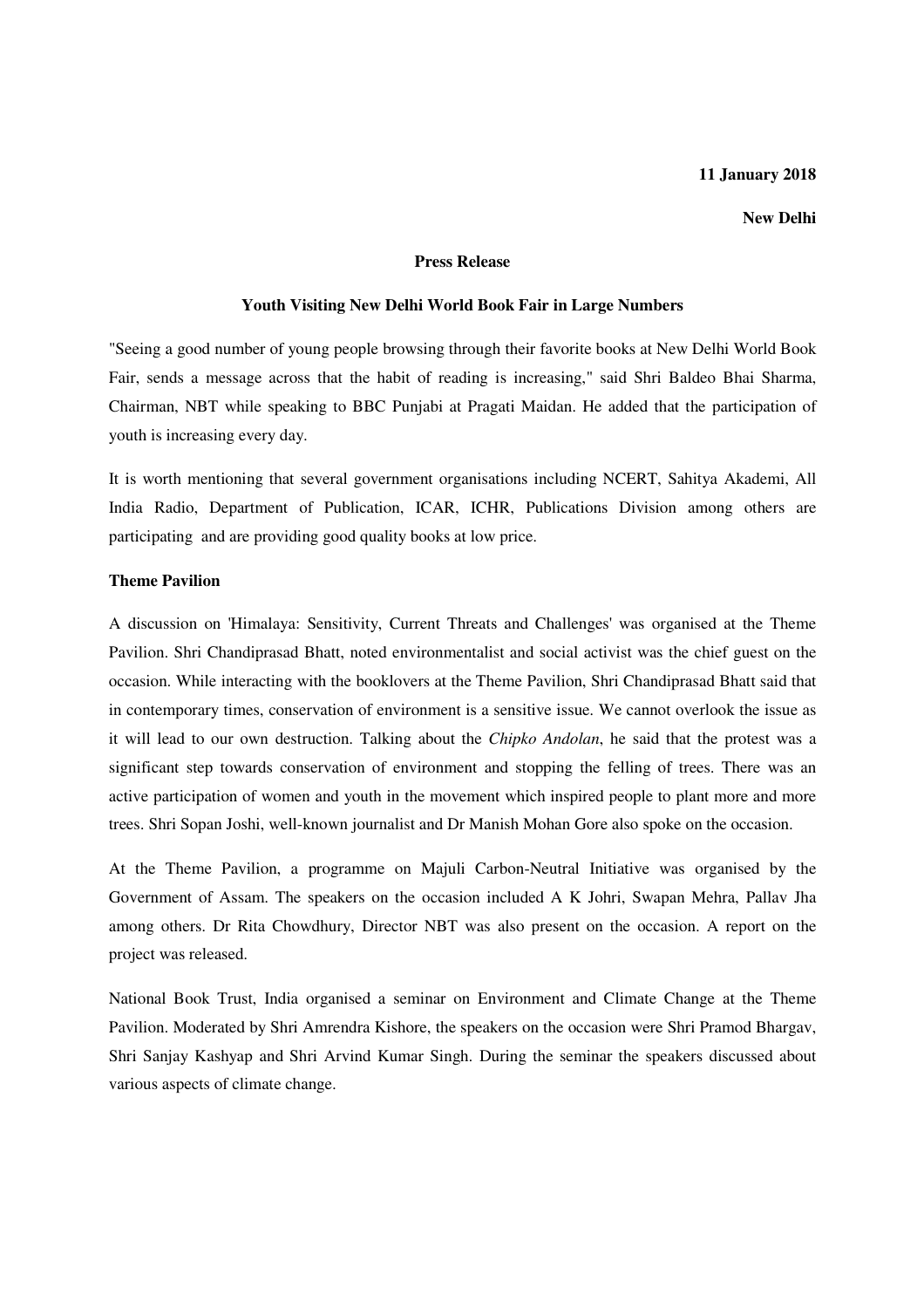### **Children's Pavilion**

An illustration workshop-cum-competition was organised at the Children's Pavilion. During the workshop children were asked to draw illustrations on pollution-free environment. A large number of students from Salwan Public School participated in this contest. The illustrations of winners of the contest would be published in *Champak*, a children's magazine.

### **European Union**

A writing workshop was organised at the European Union Pavilion. The idea behind the workshop was to bring out the best among the budding writers present in the audience. The panel members included authors from various countries like David Machado (Portugal), Osvalds Zebris (Latvia), Jasmin Freilih (Slovenia) and Kallia Papadaki (Greece). They discussed how books came up after a long period of writing and the important things that authors keep in their mind while writing. The programme concluded with the distribution of books to the winners of the workshop.

The musical performance by Martinu Czech Philharmonic Orchestra at Hall no. 7 began with the National Anthem of India and Czech Republic played through their traditional musical instruments. Their lively performance mesmerised the audience. Shri Baldeo Bhai Sharma, Chairman, NBT; H.E. Mr Tomasz Kozlowski, Ambassador of European Union to India; and other dignitaries form European Union, Czech Republic, Slovakia and India were also present on the occasion.

# **Literary Activities**

At the *Reflections* Authors' Corner, Ms Amita Baig, well-known author talked about her book *Taj Mahal: Multiple Narratives*. The session was moderated Dipa Chaudhari, editor-in-chief, Om Books International. During the discussion, Ms Amita Baig explained why she had taken Taj Mahal, as centre of her story. She said, "it is not a simple story, it took me a lot of time and I have written it keeping in mind what Shah Jahan, the creator of the monument saw it as and the emotions of the Indians who have respect for their forefather." The book is a correlation between the heritage and the socio-economic factors surrounding it.

At the *Conversations* Authors' Corner, the book *A Man with Golden Seeds*, authored by Rajeev Ranjan Prasad was launched. The book is based on a real story of Dr Narayan Chawda, a farmer who has spent his whole life farming best of the crops in a Naxalite area, Bastar.